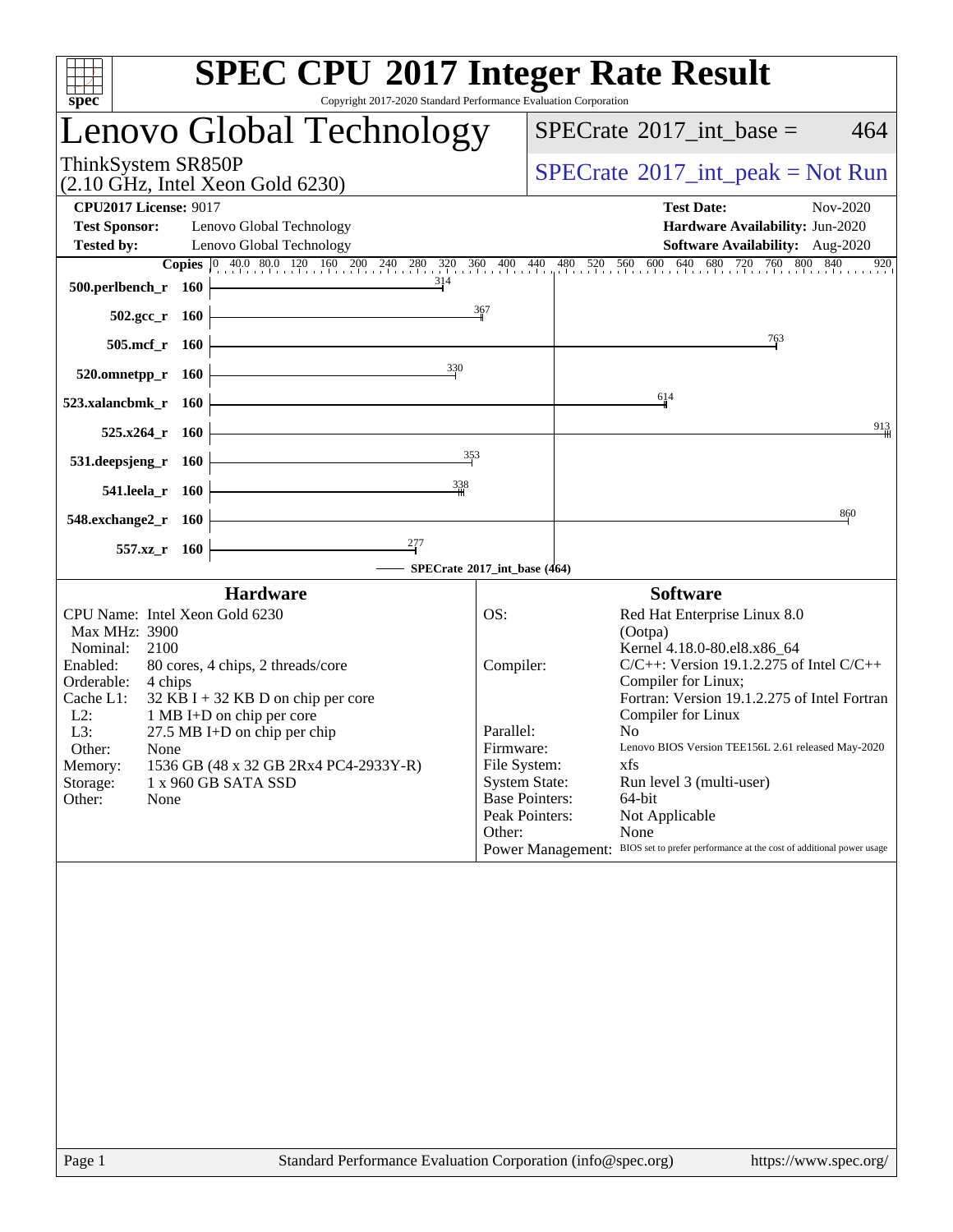

#### **[SPEC CPU](http://www.spec.org/auto/cpu2017/Docs/result-fields.html#SPECCPU2017IntegerRateResult)[2017 Integer Rate Result](http://www.spec.org/auto/cpu2017/Docs/result-fields.html#SPECCPU2017IntegerRateResult)** Copyright 2017-2020 Standard Performance Evaluation Corporation

### Lenovo Global Technology

(2.10 GHz, Intel Xeon Gold 6230)

ThinkSystem SR850P<br>  $\begin{array}{c}\n\text{SPECTB} \\
\text{SPECTB} \\
\text{SPECTB} \\
\text{SPECTB} \\
\end{array}$  [SPECrate](http://www.spec.org/auto/cpu2017/Docs/result-fields.html#SPECrate2017intpeak)®[2017\\_int\\_peak = N](http://www.spec.org/auto/cpu2017/Docs/result-fields.html#SPECrate2017intpeak)ot Run

[SPECrate](http://www.spec.org/auto/cpu2017/Docs/result-fields.html#SPECrate2017intbase)<sup>®</sup>2017 int base = 464

**[Test Sponsor:](http://www.spec.org/auto/cpu2017/Docs/result-fields.html#TestSponsor)** Lenovo Global Technology **[Hardware Availability:](http://www.spec.org/auto/cpu2017/Docs/result-fields.html#HardwareAvailability)** Jun-2020

**[CPU2017 License:](http://www.spec.org/auto/cpu2017/Docs/result-fields.html#CPU2017License)** 9017 **[Test Date:](http://www.spec.org/auto/cpu2017/Docs/result-fields.html#TestDate)** Nov-2020 **[Tested by:](http://www.spec.org/auto/cpu2017/Docs/result-fields.html#Testedby)** Lenovo Global Technology **[Software Availability:](http://www.spec.org/auto/cpu2017/Docs/result-fields.html#SoftwareAvailability)** Aug-2020

#### **[Results Table](http://www.spec.org/auto/cpu2017/Docs/result-fields.html#ResultsTable)**

|                                   | <b>Base</b>   |                |                |                |       |                |       |               | <b>Peak</b>    |              |                |              |                |              |  |  |
|-----------------------------------|---------------|----------------|----------------|----------------|-------|----------------|-------|---------------|----------------|--------------|----------------|--------------|----------------|--------------|--|--|
| <b>Benchmark</b>                  | <b>Copies</b> | <b>Seconds</b> | Ratio          | <b>Seconds</b> | Ratio | <b>Seconds</b> | Ratio | <b>Copies</b> | <b>Seconds</b> | <b>Ratio</b> | <b>Seconds</b> | <b>Ratio</b> | <b>Seconds</b> | <b>Ratio</b> |  |  |
| 500.perlbench_r                   | 160           | 812            | 314            | 811            | 314   | 813            | 313   |               |                |              |                |              |                |              |  |  |
| $502.\text{gcc\_r}$               | 160           | 618            | 367            | 618            | 367   | 621            | 365   |               |                |              |                |              |                |              |  |  |
| $505$ .mcf $r$                    | 160           | 339            | 763            | 339            | 764   | 339            | 763   |               |                |              |                |              |                |              |  |  |
| 520.omnetpp_r                     | 160           | 636            | 330            | 636            | 330   | 636            | 330   |               |                |              |                |              |                |              |  |  |
| 523.xalancbmk r                   | 160           | 275            | 615            | 276            | 612   | 275            | 614   |               |                |              |                |              |                |              |  |  |
| 525.x264 r                        | 160           | 308            | 909            | 306            | 917   | 307            | 913   |               |                |              |                |              |                |              |  |  |
| 531.deepsjeng_r                   | 160           | 520            | 353            | 520            | 352   | 519            | 353   |               |                |              |                |              |                |              |  |  |
| 541.leela r                       | 160           | 784            | 338            | 790            | 335   | 774            | 342   |               |                |              |                |              |                |              |  |  |
| 548.exchange2_r                   | 160           | 487            | 860            | 488            | 859   | 488            | 860   |               |                |              |                |              |                |              |  |  |
| 557.xz r                          | 160           | 623            | 277            | 625            | 277   | 623            | 278   |               |                |              |                |              |                |              |  |  |
| $SPECrate^{\circ}2017$ int base = |               |                | 464            |                |       |                |       |               |                |              |                |              |                |              |  |  |
| $SPECrate^{\circ}2017$ int peak = |               |                | <b>Not Run</b> |                |       |                |       |               |                |              |                |              |                |              |  |  |

Results appear in the [order in which they were run](http://www.spec.org/auto/cpu2017/Docs/result-fields.html#RunOrder). Bold underlined text [indicates a median measurement](http://www.spec.org/auto/cpu2017/Docs/result-fields.html#Median).

#### **[Submit Notes](http://www.spec.org/auto/cpu2017/Docs/result-fields.html#SubmitNotes)**

 The numactl mechanism was used to bind copies to processors. The config file option 'submit' was used to generate numactl commands to bind each copy to a specific processor. For details, please see the config file.

### **[Operating System Notes](http://www.spec.org/auto/cpu2017/Docs/result-fields.html#OperatingSystemNotes)**

Stack size set to unlimited using "ulimit -s unlimited"

#### **[Environment Variables Notes](http://www.spec.org/auto/cpu2017/Docs/result-fields.html#EnvironmentVariablesNotes)**

```
Environment variables set by runcpu before the start of the run:
LD_LIBRARY_PATH =
      "/home/cpu2017-1.1.0-ic19.1u2/lib/intel64:/home/cpu2017-1.1.0-ic19.1u2/l
      ib/ia32:/home/cpu2017-1.1.0-ic19.1u2/je5.0.1-32"
MALLOC_CONF = "retain:true"
```
#### **[General Notes](http://www.spec.org/auto/cpu2017/Docs/result-fields.html#GeneralNotes)**

 Binaries compiled on a system with 1x Intel Core i9-7980XE CPU + 64GB RAM memory using Redhat Enterprise Linux 8.0 Transparent Huge Pages enabled by default Prior to runcpu invocation Filesystem page cache synced and cleared with: sync; echo 3> /proc/sys/vm/drop\_caches

**(Continued on next page)**

| Page 2 | Standard Performance Evaluation Corporation (info@spec.org) | https://www.spec.org/ |
|--------|-------------------------------------------------------------|-----------------------|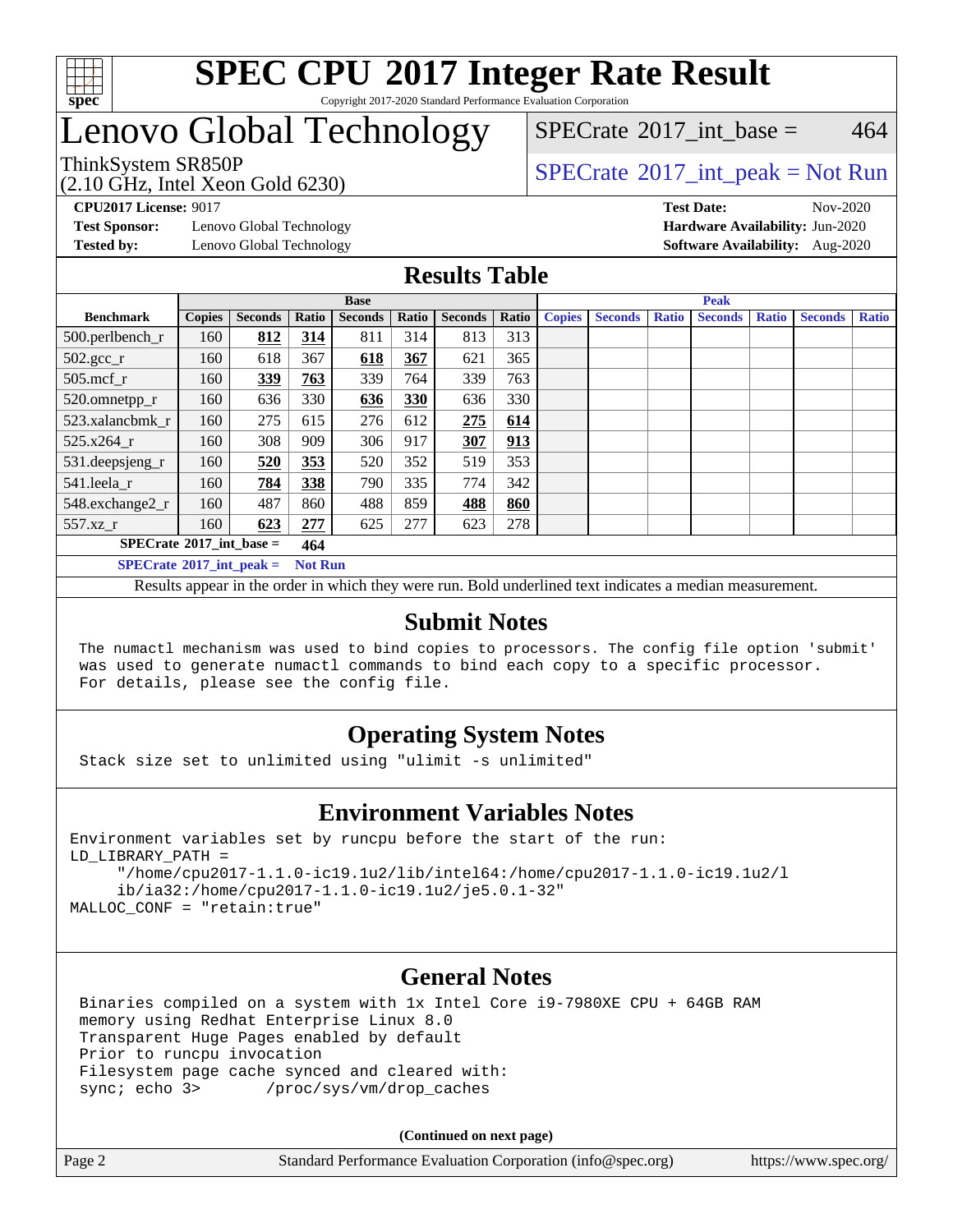

Copyright 2017-2020 Standard Performance Evaluation Corporation

Lenovo Global Technology

[SPECrate](http://www.spec.org/auto/cpu2017/Docs/result-fields.html#SPECrate2017intbase)<sup>®</sup>2017 int base = 464

(2.10 GHz, Intel Xeon Gold 6230)

ThinkSystem SR850P<br>  $\begin{array}{c}\n\text{SPECTB} \\
\text{SPECTB} \\
\text{SPECTB} \\
\text{SPECTB} \\
\end{array}$  [SPECrate](http://www.spec.org/auto/cpu2017/Docs/result-fields.html#SPECrate2017intpeak)®[2017\\_int\\_peak = N](http://www.spec.org/auto/cpu2017/Docs/result-fields.html#SPECrate2017intpeak)ot Run

**[Test Sponsor:](http://www.spec.org/auto/cpu2017/Docs/result-fields.html#TestSponsor)** Lenovo Global Technology **[Hardware Availability:](http://www.spec.org/auto/cpu2017/Docs/result-fields.html#HardwareAvailability)** Jun-2020 **[Tested by:](http://www.spec.org/auto/cpu2017/Docs/result-fields.html#Testedby)** Lenovo Global Technology **[Software Availability:](http://www.spec.org/auto/cpu2017/Docs/result-fields.html#SoftwareAvailability)** Aug-2020

**[CPU2017 License:](http://www.spec.org/auto/cpu2017/Docs/result-fields.html#CPU2017License)** 9017 **[Test Date:](http://www.spec.org/auto/cpu2017/Docs/result-fields.html#TestDate)** Nov-2020

#### **[General Notes \(Continued\)](http://www.spec.org/auto/cpu2017/Docs/result-fields.html#GeneralNotes)**

 runcpu command invoked through numactl i.e.: numactl --interleave=all runcpu <etc> NA: The test sponsor attests, as of date of publication, that CVE-2017-5754 (Meltdown) is mitigated in the system as tested and documented. Yes: The test sponsor attests, as of date of publication, that CVE-2017-5753 (Spectre variant 1) is mitigated in the system as tested and documented. Yes: The test sponsor attests, as of date of publication, that CVE-2017-5715 (Spectre variant 2) is mitigated in the system as tested and documented.

#### **[Platform Notes](http://www.spec.org/auto/cpu2017/Docs/result-fields.html#PlatformNotes)**

Page 3 Standard Performance Evaluation Corporation [\(info@spec.org\)](mailto:info@spec.org) <https://www.spec.org/> BIOS configuration: Choose Operating Mode set to Maximum Performance and then set it to Custom Mode MONITOR/MWAIT set to Enable CPU P-state Control set to Legacy Adjacent Cache Prefetch set to Disable DCU Streamer Prefetcher set to Disable SNC set to Enable Sysinfo program /home/cpu2017-1.1.0-ic19.1u2/bin/sysinfo Rev: r6365 of 2019-08-21 295195f888a3d7edb1e6e46a485a0011 running on localhost.localdomain Tue Nov 17 04:47:21 2020 SUT (System Under Test) info as seen by some common utilities. For more information on this section, see <https://www.spec.org/cpu2017/Docs/config.html#sysinfo> From /proc/cpuinfo model name : Intel(R) Xeon(R) Gold 6230 CPU @ 2.10GHz 4 "physical id"s (chips) 160 "processors" cores, siblings (Caution: counting these is hw and system dependent. The following excerpts from /proc/cpuinfo might not be reliable. Use with caution.) cpu cores : 20 siblings : 40 physical 0: cores 0 1 2 3 4 8 9 10 11 12 16 17 18 19 20 24 25 26 27 28 physical 1: cores 0 1 2 3 4 8 9 10 11 12 16 17 18 19 20 24 25 26 27 28 physical 2: cores 0 1 2 3 4 8 9 10 11 12 16 17 18 19 20 24 25 26 27 28 physical 3: cores 0 1 2 3 4 8 9 10 11 12 16 17 18 19 20 24 25 26 27 28 From lscpu: Architecture: x86\_64 CPU op-mode(s): 32-bit, 64-bit Byte Order: Little Endian CPU(s): 160 On-line CPU(s) list: 0-159 **(Continued on next page)**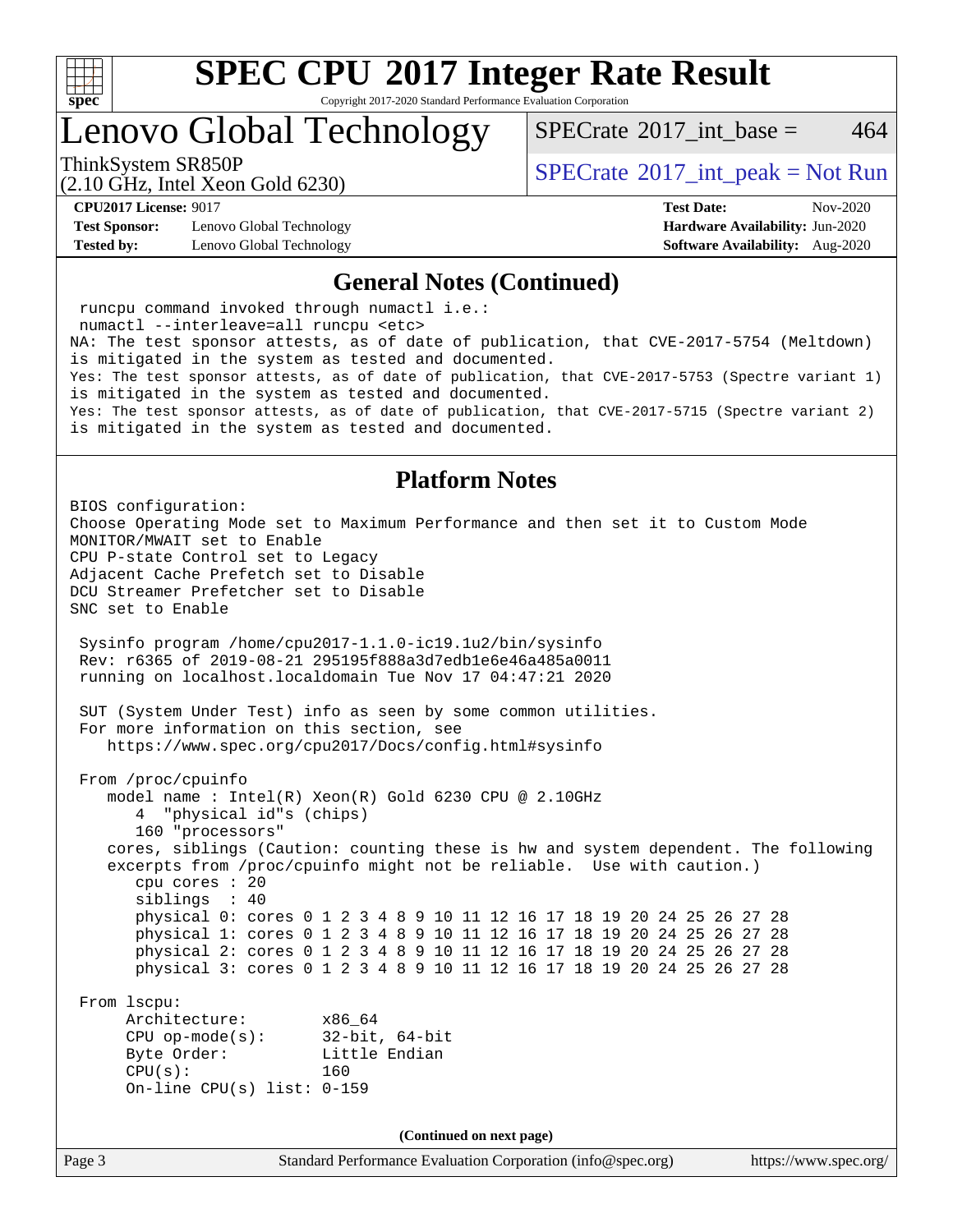

Copyright 2017-2020 Standard Performance Evaluation Corporation

Lenovo Global Technology

ThinkSystem SR850P<br>  $\begin{array}{c}\n\text{SPECTB} \\
\text{SPECTB} \\
\text{SPECTB} \\
\text{SPECTB} \\
\end{array}$  [SPECrate](http://www.spec.org/auto/cpu2017/Docs/result-fields.html#SPECrate2017intpeak)®[2017\\_int\\_peak = N](http://www.spec.org/auto/cpu2017/Docs/result-fields.html#SPECrate2017intpeak)ot Run  $SPECTate^{\circ}2017\_int\_base = 464$ 

(2.10 GHz, Intel Xeon Gold 6230)

**[CPU2017 License:](http://www.spec.org/auto/cpu2017/Docs/result-fields.html#CPU2017License)** 9017 **[Test Date:](http://www.spec.org/auto/cpu2017/Docs/result-fields.html#TestDate)** Nov-2020

**[Test Sponsor:](http://www.spec.org/auto/cpu2017/Docs/result-fields.html#TestSponsor)** Lenovo Global Technology **[Hardware Availability:](http://www.spec.org/auto/cpu2017/Docs/result-fields.html#HardwareAvailability)** Jun-2020 **[Tested by:](http://www.spec.org/auto/cpu2017/Docs/result-fields.html#Testedby)** Lenovo Global Technology **[Software Availability:](http://www.spec.org/auto/cpu2017/Docs/result-fields.html#SoftwareAvailability)** Aug-2020

#### **[Platform Notes \(Continued\)](http://www.spec.org/auto/cpu2017/Docs/result-fields.html#PlatformNotes)**

 Thread(s) per core: 2 Core(s) per socket: 20 Socket(s): 4 NUMA node(s): 8 Vendor ID: GenuineIntel CPU family: 6 Model: 85<br>Model name: 1n  $Intel(R)$  Xeon(R) Gold 6230 CPU @ 2.10GHz Stepping: 7 CPU MHz: 1570.418 CPU max MHz: 3900.0000 CPU min MHz: 800.0000 BogoMIPS: 4200.00 Virtualization: VT-x L1d cache: 32K L1i cache: 32K L2 cache: 1024K L3 cache: 28160K NUMA node0 CPU(s): 0-2,5,6,10-12,15,16,80-82,85,86,90-92,95,96 NUMA node1 CPU(s): 3,4,7-9,13,14,17-19,83,84,87-89,93,94,97-99 NUMA node2 CPU(s): 20-22,25,26,30-32,35,36,100-102,105,106,110-112,115,116 NUMA node3 CPU(s): 23,24,27-29,33,34,37-39,103,104,107-109,113,114,117-119 NUMA node4 CPU(s): 40-42,45,46,50-52,55,56,120-122,125,126,130-132,135,136 NUMA node5 CPU(s): 43,44,47-49,53,54,57-59,123,124,127-129,133,134,137-139 NUMA node6 CPU(s): 60-62,65,66,70-72,75,76,140-142,145,146,150-152,155,156 NUMA node7 CPU(s): 63,64,67-69,73,74,77-79,143,144,147-149,153,154,157-159 Flags: fpu vme de pse tsc msr pae mce cx8 apic sep mtrr pge mca cmov pat pse36 clflush dts acpi mmx fxsr sse sse2 ss ht tm pbe syscall nx pdpe1gb rdtscp lm constant\_tsc art arch\_perfmon pebs bts rep\_good nopl xtopology nonstop\_tsc cpuid aperfmperf pni pclmulqdq dtes64 monitor ds\_cpl vmx smx est tm2 ssse3 sdbg fma cx16 xtpr pdcm pcid dca sse4\_1 sse4\_2 x2apic movbe popcnt tsc\_deadline\_timer aes xsave avx f16c rdrand lahf\_lm abm 3dnowprefetch cpuid\_fault epb cat\_l3 cdp\_l3 invpcid\_single intel\_ppin ssbd mba ibrs ibpb stibp ibrs\_enhanced tpr\_shadow vnmi flexpriority ept vpid fsgsbase tsc\_adjust bmi1 hle avx2 smep bmi2 erms invpcid rtm cqm mpx rdt\_a avx512f avx512dq rdseed adx smap clflushopt clwb intel\_pt avx512cd avx512bw avx512vl xsaveopt xsavec xgetbv1 xsaves cqm\_llc cqm\_occup\_llc cqm\_mbm\_total cqm\_mbm\_local dtherm ida arat pln pts pku ospke avx512\_vnni flush\_l1d arch\_capabilities /proc/cpuinfo cache data cache size : 28160 KB From numactl --hardware WARNING: a numactl 'node' might or might not correspond to a physical chip. available: 8 nodes (0-7) node 0 cpus: 0 1 2 5 6 10 11 12 15 16 80 81 82 85 86 90 91 92 95 96 node 0 size: 193123 MB

**(Continued on next page)**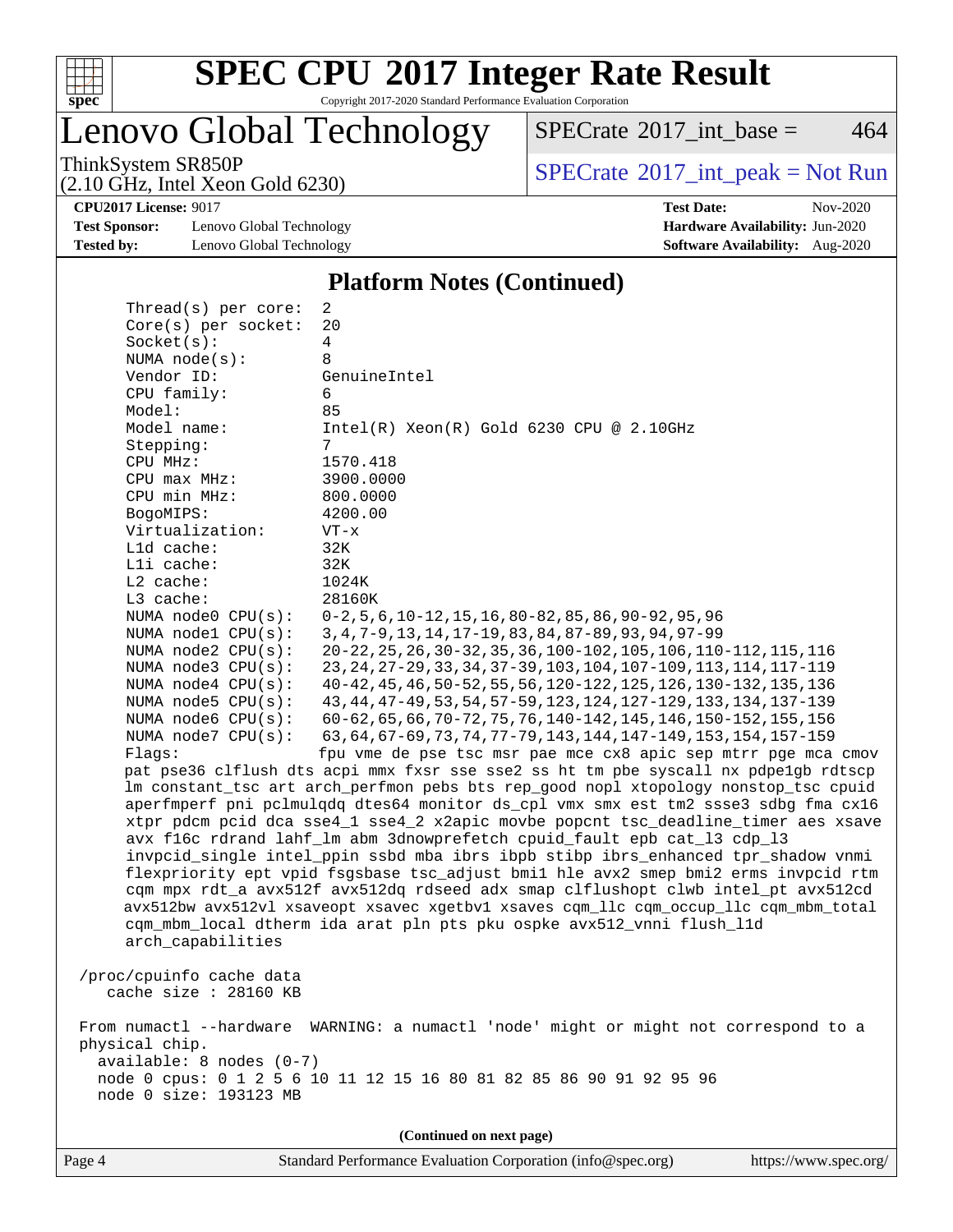

Copyright 2017-2020 Standard Performance Evaluation Corporation

### Lenovo Global Technology

 $SPECTate$ <sup>®</sup>[2017\\_int\\_base =](http://www.spec.org/auto/cpu2017/Docs/result-fields.html#SPECrate2017intbase) 464

(2.10 GHz, Intel Xeon Gold 6230)

ThinkSystem SR850P<br>  $(2.10 \text{ GHz})$  Intel Xeon Gold 6230)

**[Test Sponsor:](http://www.spec.org/auto/cpu2017/Docs/result-fields.html#TestSponsor)** Lenovo Global Technology **[Hardware Availability:](http://www.spec.org/auto/cpu2017/Docs/result-fields.html#HardwareAvailability)** Jun-2020 **[Tested by:](http://www.spec.org/auto/cpu2017/Docs/result-fields.html#Testedby)** Lenovo Global Technology **[Software Availability:](http://www.spec.org/auto/cpu2017/Docs/result-fields.html#SoftwareAvailability)** Aug-2020

**[CPU2017 License:](http://www.spec.org/auto/cpu2017/Docs/result-fields.html#CPU2017License)** 9017 **[Test Date:](http://www.spec.org/auto/cpu2017/Docs/result-fields.html#TestDate)** Nov-2020

### **[Platform Notes \(Continued\)](http://www.spec.org/auto/cpu2017/Docs/result-fields.html#PlatformNotes)**

|                                    | PRETTY_NAME="Red Hat Enterprise Linux 8.0 (Ootpa)"                                                           |                      |         |               |    |    |       |    |    |  |  |  |  |  |  |
|------------------------------------|--------------------------------------------------------------------------------------------------------------|----------------------|---------|---------------|----|----|-------|----|----|--|--|--|--|--|--|
|                                    | PLATFORM_ID="platform:el8"                                                                                   |                      |         |               |    |    |       |    |    |  |  |  |  |  |  |
|                                    | VERSION_ID="8.0"                                                                                             |                      |         |               |    |    |       |    |    |  |  |  |  |  |  |
|                                    | ID_LIKE="fedora"                                                                                             |                      |         |               |    |    |       |    |    |  |  |  |  |  |  |
|                                    | ID="rhel"                                                                                                    |                      |         |               |    |    |       |    |    |  |  |  |  |  |  |
|                                    | NAME="Red Hat Enterprise Linux"<br>VERSION="8.0 (Ootpa)"                                                     |                      |         |               |    |    |       |    |    |  |  |  |  |  |  |
|                                    | os-release:                                                                                                  |                      |         |               |    |    |       |    |    |  |  |  |  |  |  |
| From /etc/*release* /etc/*version* |                                                                                                              |                      |         |               |    |    |       |    |    |  |  |  |  |  |  |
|                                    |                                                                                                              |                      |         |               |    |    |       |    |    |  |  |  |  |  |  |
|                                    | HugePages_Total:<br>Hugepagesize: 2048 kB                                                                    |                      |         |               | 0  |    |       |    |    |  |  |  |  |  |  |
|                                    | MemTotal:                                                                                                    |                      |         | 1584992600 kB |    |    |       |    |    |  |  |  |  |  |  |
| From /proc/meminfo                 |                                                                                                              |                      |         |               |    |    |       |    |    |  |  |  |  |  |  |
|                                    |                                                                                                              |                      |         |               |    |    |       |    |    |  |  |  |  |  |  |
| 7:                                 | 21                                                                                                           | 21                   | 21      | 21            | 21 | 21 |       | 11 | 10 |  |  |  |  |  |  |
| 6 :                                | 21                                                                                                           | 21                   | 21      | 21            | 21 | 21 |       | 10 | 11 |  |  |  |  |  |  |
| 5:                                 | 21                                                                                                           | 21                   | 21      | 21            | 11 | 10 |       | 21 | 21 |  |  |  |  |  |  |
| 4:                                 | 21                                                                                                           |                      | 21 21   | 21            | 10 | 11 |       | 21 | 21 |  |  |  |  |  |  |
| 3:                                 | 21                                                                                                           |                      | 21 11   | 10            | 21 | 21 |       | 21 | 21 |  |  |  |  |  |  |
| 2:                                 | 21                                                                                                           | 21                   | 10      | 11            | 21 | 21 |       | 21 | 21 |  |  |  |  |  |  |
| 1:                                 | 11                                                                                                           |                      | 10 21   | 21            | 21 | 21 |       | 21 | 21 |  |  |  |  |  |  |
| 0:                                 | $\overline{0}$<br>10                                                                                         | $\overline{1}$<br>11 | 2<br>21 | 3 4<br>21     | 21 | 21 | 5 6 7 | 21 | 21 |  |  |  |  |  |  |
| node                               | node distances:                                                                                              |                      |         |               |    |    |       |    |    |  |  |  |  |  |  |
|                                    | node 7 free: 193162 MB                                                                                       |                      |         |               |    |    |       |    |    |  |  |  |  |  |  |
|                                    | node 7 size: 193529 MB                                                                                       |                      |         |               |    |    |       |    |    |  |  |  |  |  |  |
|                                    | node 7 cpus: 63 64 67 68 69 73 74 77 78 79 143 144 147 148 149 153 154 157 158 159                           |                      |         |               |    |    |       |    |    |  |  |  |  |  |  |
|                                    | node 6 free: 193200 MB                                                                                       |                      |         |               |    |    |       |    |    |  |  |  |  |  |  |
|                                    | node 6 size: 193531 MB                                                                                       |                      |         |               |    |    |       |    |    |  |  |  |  |  |  |
|                                    | node 6 cpus: 60 61 62 65 66 70 71 72 75 76 140 141 142 145 146 150 151 152 155 156                           |                      |         |               |    |    |       |    |    |  |  |  |  |  |  |
|                                    | node 5 free: 193227 MB                                                                                       |                      |         |               |    |    |       |    |    |  |  |  |  |  |  |
|                                    | node 5 size: 193531 MB                                                                                       |                      |         |               |    |    |       |    |    |  |  |  |  |  |  |
|                                    | node 5 cpus: 43 44 47 48 49 53 54 57 58 59 123 124 127 128 129 133 134 137 138 139                           |                      |         |               |    |    |       |    |    |  |  |  |  |  |  |
|                                    | node 4 free: 192444 MB                                                                                       |                      |         |               |    |    |       |    |    |  |  |  |  |  |  |
|                                    | node 4 cpus: 40 41 42 45 46 50 51 52 55 56 120 121 122 125 126 130 131 132 135 136<br>node 4 size: 193531 MB |                      |         |               |    |    |       |    |    |  |  |  |  |  |  |
|                                    | node 3 free: 193071 MB                                                                                       |                      |         |               |    |    |       |    |    |  |  |  |  |  |  |
|                                    | node 3 size: 193531 MB                                                                                       |                      |         |               |    |    |       |    |    |  |  |  |  |  |  |
|                                    | node 3 cpus: 23 24 27 28 29 33 34 37 38 39 103 104 107 108 109 113 114 117 118 119                           |                      |         |               |    |    |       |    |    |  |  |  |  |  |  |
|                                    | node 2 free: 193134 MB                                                                                       |                      |         |               |    |    |       |    |    |  |  |  |  |  |  |
|                                    | node 2 size: 193531 MB                                                                                       |                      |         |               |    |    |       |    |    |  |  |  |  |  |  |
|                                    | node 2 cpus: 20 21 22 25 26 30 31 32 35 36 100 101 102 105 106 110 111 112 115 116                           |                      |         |               |    |    |       |    |    |  |  |  |  |  |  |
|                                    | node 1 free: 193196 MB                                                                                       |                      |         |               |    |    |       |    |    |  |  |  |  |  |  |
|                                    | node 1 size: 193531 MB                                                                                       |                      |         |               |    |    |       |    |    |  |  |  |  |  |  |
|                                    | node 0 free: 192750 MB<br>node 1 cpus: 3 4 7 8 9 13 14 17 18 19 83 84 87 88 89 93 94 97 98 99                |                      |         |               |    |    |       |    |    |  |  |  |  |  |  |
|                                    |                                                                                                              |                      |         |               |    |    |       |    |    |  |  |  |  |  |  |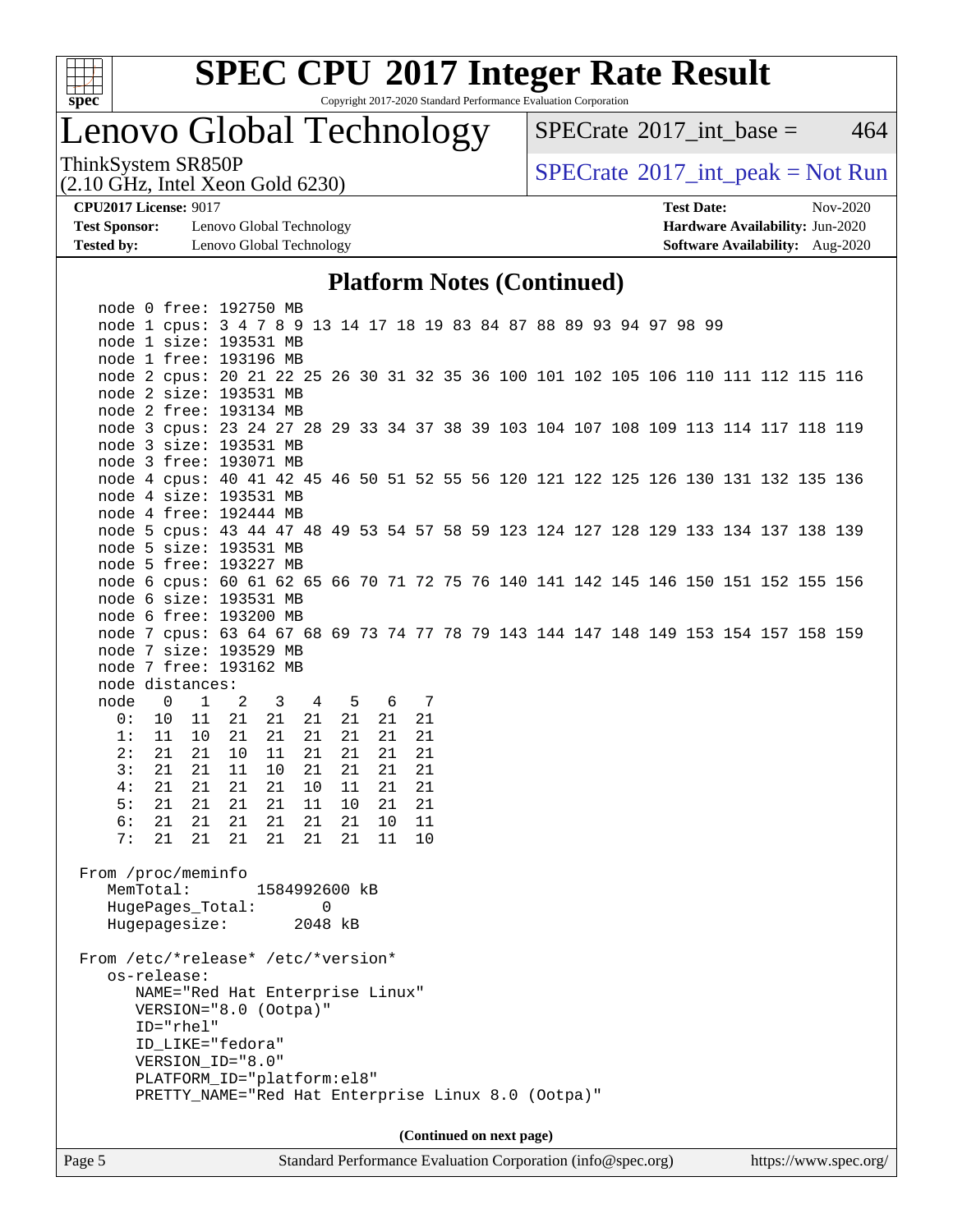

Copyright 2017-2020 Standard Performance Evaluation Corporation

Lenovo Global Technology

 $SPECTate$ <sup>®</sup>[2017\\_int\\_peak = N](http://www.spec.org/auto/cpu2017/Docs/result-fields.html#SPECrate2017intpeak)ot Run

[SPECrate](http://www.spec.org/auto/cpu2017/Docs/result-fields.html#SPECrate2017intbase)<sup>®</sup>2017 int base = 464

(2.10 GHz, Intel Xeon Gold 6230)

**[CPU2017 License:](http://www.spec.org/auto/cpu2017/Docs/result-fields.html#CPU2017License)** 9017 **[Test Date:](http://www.spec.org/auto/cpu2017/Docs/result-fields.html#TestDate)** Nov-2020 **[Test Sponsor:](http://www.spec.org/auto/cpu2017/Docs/result-fields.html#TestSponsor)** Lenovo Global Technology **[Hardware Availability:](http://www.spec.org/auto/cpu2017/Docs/result-fields.html#HardwareAvailability)** Jun-2020 **[Tested by:](http://www.spec.org/auto/cpu2017/Docs/result-fields.html#Testedby)** Lenovo Global Technology **[Software Availability:](http://www.spec.org/auto/cpu2017/Docs/result-fields.html#SoftwareAvailability)** Aug-2020

### **[Platform Notes \(Continued\)](http://www.spec.org/auto/cpu2017/Docs/result-fields.html#PlatformNotes)**

Page 6 Standard Performance Evaluation Corporation [\(info@spec.org\)](mailto:info@spec.org) <https://www.spec.org/> ANSI\_COLOR="0;31" redhat-release: Red Hat Enterprise Linux release 8.0 (Ootpa) system-release: Red Hat Enterprise Linux release 8.0 (Ootpa) system-release-cpe: cpe:/o:redhat:enterprise\_linux:8.0:ga uname -a: Linux localhost.localdomain 4.18.0-80.el8.x86\_64 #1 SMP Wed Mar 13 12:02:46 UTC 2019 x86\_64 x86\_64 x86\_64 GNU/Linux Kernel self-reported vulnerability status: CVE-2018-3620 (L1 Terminal Fault): Not affected Microarchitectural Data Sampling: No status reported CVE-2017-5754 (Meltdown): Not affected CVE-2018-3639 (Speculative Store Bypass): Mitigation: Speculative Store Bypass disabled via prctl and seccomp CVE-2017-5753 (Spectre variant 1): Mitigation: \_\_user pointer sanitization CVE-2017-5715 (Spectre variant 2): Mitigation: Enhanced IBRS, IBPB: conditional, RSB filling run-level 3 Nov 16 23:39 SPEC is set to: /home/cpu2017-1.1.0-ic19.1u2 Filesystem Type Size Used Avail Use% Mounted on /dev/sda4 xfs 839G 65G 774G 8% /home From /sys/devices/virtual/dmi/id BIOS: Lenovo -[TEE156L-2.61]- 05/20/2020 Vendor: Lenovo Product: ThinkSystem SR850P -[7D2HCTO1WW]- Product Family: ThinkSystem Serial: 1234567890 Additional information from dmidecode follows. WARNING: Use caution when you interpret this section. The 'dmidecode' program reads system data which is "intended to allow hardware to be accurately determined", but the intent may not be met, as there are frequent changes to hardware, firmware, and the "DMTF SMBIOS" standard. Memory: 48x Samsung M393A4K40CB2-CVF 32 GB 2 rank 2933 (End of data from sysinfo program) **[Compiler Version Notes](http://www.spec.org/auto/cpu2017/Docs/result-fields.html#CompilerVersionNotes)** ============================================================================== C | 500.perlbench r(base) 502.gcc r(base) 505.mcf r(base) **(Continued on next page)**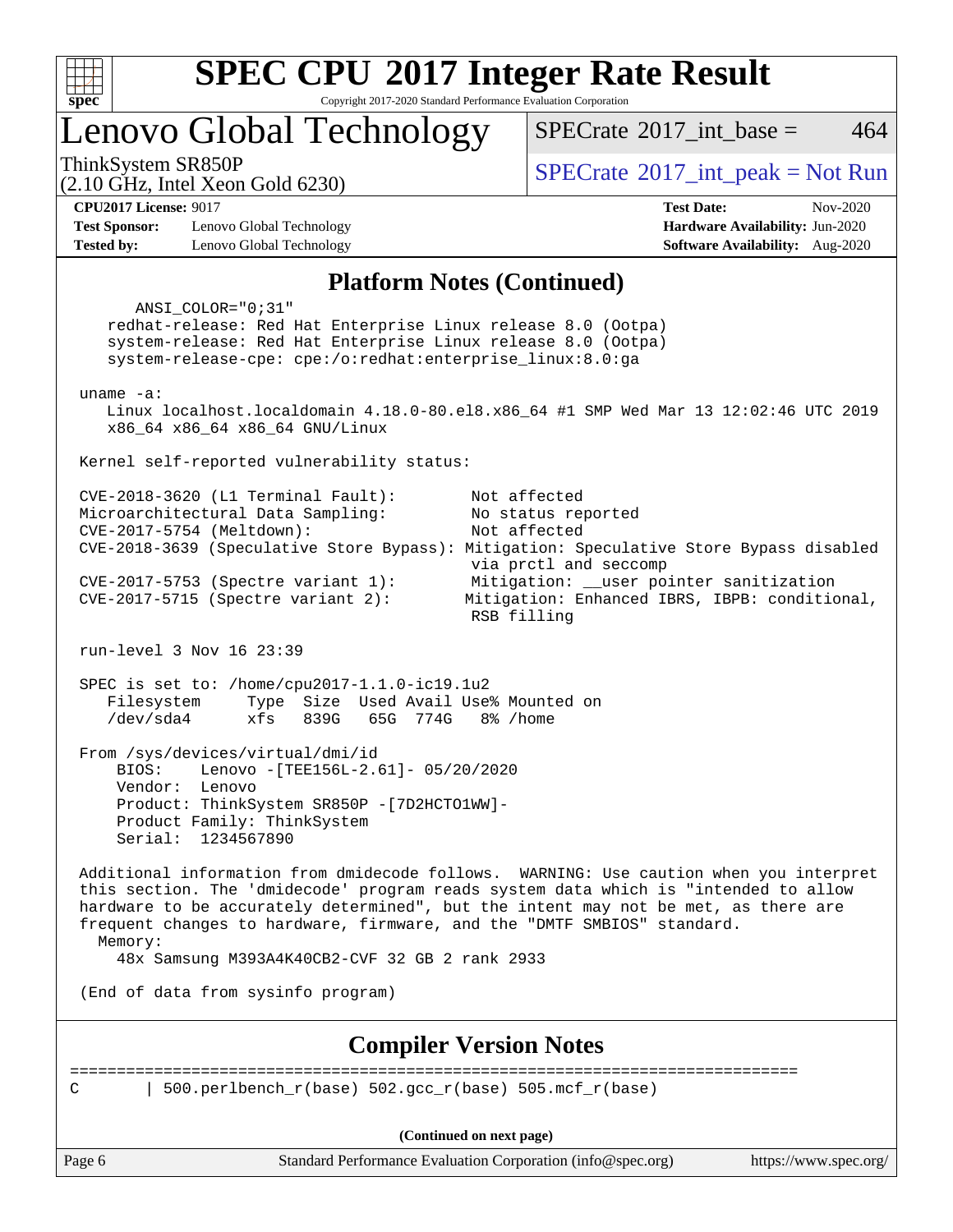

Copyright 2017-2020 Standard Performance Evaluation Corporation

Lenovo Global Technology

 $SPECTate$ <sup>®</sup>[2017\\_int\\_base =](http://www.spec.org/auto/cpu2017/Docs/result-fields.html#SPECrate2017intbase) 464

(2.10 GHz, Intel Xeon Gold 6230)

ThinkSystem SR850P<br>  $(2.10 \text{ GHz}_{\text{total}} \text{ York})$  [SPECrate](http://www.spec.org/auto/cpu2017/Docs/result-fields.html#SPECrate2017intpeak)®[2017\\_int\\_peak = N](http://www.spec.org/auto/cpu2017/Docs/result-fields.html#SPECrate2017intpeak)ot Run

**[Test Sponsor:](http://www.spec.org/auto/cpu2017/Docs/result-fields.html#TestSponsor)** Lenovo Global Technology **[Hardware Availability:](http://www.spec.org/auto/cpu2017/Docs/result-fields.html#HardwareAvailability)** Jun-2020 **[Tested by:](http://www.spec.org/auto/cpu2017/Docs/result-fields.html#Testedby)** Lenovo Global Technology **[Software Availability:](http://www.spec.org/auto/cpu2017/Docs/result-fields.html#SoftwareAvailability)** Aug-2020

**[CPU2017 License:](http://www.spec.org/auto/cpu2017/Docs/result-fields.html#CPU2017License)** 9017 **[Test Date:](http://www.spec.org/auto/cpu2017/Docs/result-fields.html#TestDate)** Nov-2020

### **[Compiler Version Notes \(Continued\)](http://www.spec.org/auto/cpu2017/Docs/result-fields.html#CompilerVersionNotes)**

| 525.x264\_r(base) 557.xz\_r(base)

| $520.11201 - 1000007$ $557.112 - 1000007$                                                                                                                                              |
|----------------------------------------------------------------------------------------------------------------------------------------------------------------------------------------|
| Intel(R) C Compiler for applications running on Intel(R) $64$ , Version<br>19.1.2.275 Build 20200604<br>Copyright (C) 1985-2020 Intel Corporation. All rights reserved.                |
| 520.omnetpp $r(base)$ 523.xalancbmk $r(base)$ 531.deepsjeng $r(base)$<br>$C++$<br>541.leela r(base)                                                                                    |
| $Intel(R)$ C++ Compiler for applications running on $Intel(R)$ 64, Version<br>19.1.2.275 Build 20200604<br>Copyright (C) 1985-2020 Intel Corporation. All rights reserved.             |
| Fortran   548.exchange2 $r(base)$                                                                                                                                                      |
| Intel(R) Fortran Intel(R) 64 Compiler for applications running on Intel(R)<br>64, Version 19.1.2.275 Build 20200623<br>Copyright (C) 1985-2020 Intel Corporation. All rights reserved. |

### **[Base Compiler Invocation](http://www.spec.org/auto/cpu2017/Docs/result-fields.html#BaseCompilerInvocation)**

[C benchmarks](http://www.spec.org/auto/cpu2017/Docs/result-fields.html#Cbenchmarks):  $i$ cc

[C++ benchmarks:](http://www.spec.org/auto/cpu2017/Docs/result-fields.html#CXXbenchmarks) [icpc](http://www.spec.org/cpu2017/results/res2020q4/cpu2017-20201123-24442.flags.html#user_CXXbase_intel_icpc_c510b6838c7f56d33e37e94d029a35b4a7bccf4766a728ee175e80a419847e808290a9b78be685c44ab727ea267ec2f070ec5dc83b407c0218cded6866a35d07)

[Fortran benchmarks](http://www.spec.org/auto/cpu2017/Docs/result-fields.html#Fortranbenchmarks): [ifort](http://www.spec.org/cpu2017/results/res2020q4/cpu2017-20201123-24442.flags.html#user_FCbase_intel_ifort_8111460550e3ca792625aed983ce982f94888b8b503583aa7ba2b8303487b4d8a21a13e7191a45c5fd58ff318f48f9492884d4413fa793fd88dd292cad7027ca)

### **[Base Portability Flags](http://www.spec.org/auto/cpu2017/Docs/result-fields.html#BasePortabilityFlags)**

 500.perlbench\_r: [-DSPEC\\_LP64](http://www.spec.org/cpu2017/results/res2020q4/cpu2017-20201123-24442.flags.html#b500.perlbench_r_basePORTABILITY_DSPEC_LP64) [-DSPEC\\_LINUX\\_X64](http://www.spec.org/cpu2017/results/res2020q4/cpu2017-20201123-24442.flags.html#b500.perlbench_r_baseCPORTABILITY_DSPEC_LINUX_X64) 502.gcc\_r: [-DSPEC\\_LP64](http://www.spec.org/cpu2017/results/res2020q4/cpu2017-20201123-24442.flags.html#suite_basePORTABILITY502_gcc_r_DSPEC_LP64) 505.mcf\_r: [-DSPEC\\_LP64](http://www.spec.org/cpu2017/results/res2020q4/cpu2017-20201123-24442.flags.html#suite_basePORTABILITY505_mcf_r_DSPEC_LP64) 520.omnetpp\_r: [-DSPEC\\_LP64](http://www.spec.org/cpu2017/results/res2020q4/cpu2017-20201123-24442.flags.html#suite_basePORTABILITY520_omnetpp_r_DSPEC_LP64) 523.xalancbmk\_r: [-DSPEC\\_LP64](http://www.spec.org/cpu2017/results/res2020q4/cpu2017-20201123-24442.flags.html#suite_basePORTABILITY523_xalancbmk_r_DSPEC_LP64) [-DSPEC\\_LINUX](http://www.spec.org/cpu2017/results/res2020q4/cpu2017-20201123-24442.flags.html#b523.xalancbmk_r_baseCXXPORTABILITY_DSPEC_LINUX) 525.x264\_r: [-DSPEC\\_LP64](http://www.spec.org/cpu2017/results/res2020q4/cpu2017-20201123-24442.flags.html#suite_basePORTABILITY525_x264_r_DSPEC_LP64)

**(Continued on next page)**

Page 7 Standard Performance Evaluation Corporation [\(info@spec.org\)](mailto:info@spec.org) <https://www.spec.org/>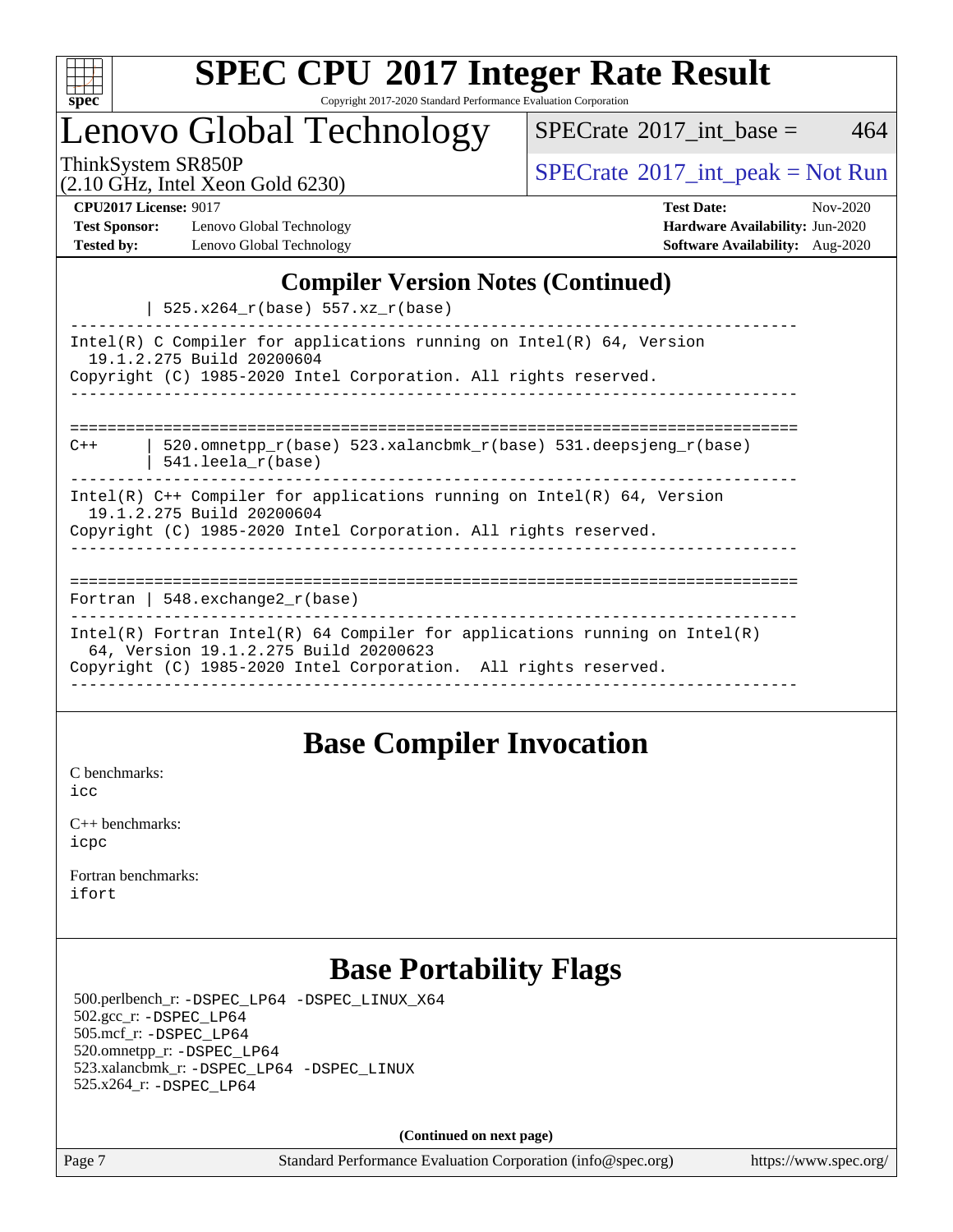

Copyright 2017-2020 Standard Performance Evaluation Corporation

### Lenovo Global Technology

 $SPECTate$ <sup>®</sup>[2017\\_int\\_base =](http://www.spec.org/auto/cpu2017/Docs/result-fields.html#SPECrate2017intbase) 464

ThinkSystem SR850P<br>  $\begin{array}{c}\n\text{SPECTB} \\
\text{SPECTB} \\
\text{SPECTB} \\
\text{SPECTB} \\
\end{array}$  [SPECrate](http://www.spec.org/auto/cpu2017/Docs/result-fields.html#SPECrate2017intpeak)®[2017\\_int\\_peak = N](http://www.spec.org/auto/cpu2017/Docs/result-fields.html#SPECrate2017intpeak)ot Run

(2.10 GHz, Intel Xeon Gold 6230)

**[Test Sponsor:](http://www.spec.org/auto/cpu2017/Docs/result-fields.html#TestSponsor)** Lenovo Global Technology **[Hardware Availability:](http://www.spec.org/auto/cpu2017/Docs/result-fields.html#HardwareAvailability)** Jun-2020 **[Tested by:](http://www.spec.org/auto/cpu2017/Docs/result-fields.html#Testedby)** Lenovo Global Technology **[Software Availability:](http://www.spec.org/auto/cpu2017/Docs/result-fields.html#SoftwareAvailability)** Aug-2020

**[CPU2017 License:](http://www.spec.org/auto/cpu2017/Docs/result-fields.html#CPU2017License)** 9017 **[Test Date:](http://www.spec.org/auto/cpu2017/Docs/result-fields.html#TestDate)** Nov-2020

### **[Base Portability Flags \(Continued\)](http://www.spec.org/auto/cpu2017/Docs/result-fields.html#BasePortabilityFlags)**

 531.deepsjeng\_r: [-DSPEC\\_LP64](http://www.spec.org/cpu2017/results/res2020q4/cpu2017-20201123-24442.flags.html#suite_basePORTABILITY531_deepsjeng_r_DSPEC_LP64) 541.leela\_r: [-DSPEC\\_LP64](http://www.spec.org/cpu2017/results/res2020q4/cpu2017-20201123-24442.flags.html#suite_basePORTABILITY541_leela_r_DSPEC_LP64) 548.exchange2\_r: [-DSPEC\\_LP64](http://www.spec.org/cpu2017/results/res2020q4/cpu2017-20201123-24442.flags.html#suite_basePORTABILITY548_exchange2_r_DSPEC_LP64) 557.xz\_r: [-DSPEC\\_LP64](http://www.spec.org/cpu2017/results/res2020q4/cpu2017-20201123-24442.flags.html#suite_basePORTABILITY557_xz_r_DSPEC_LP64)

### **[Base Optimization Flags](http://www.spec.org/auto/cpu2017/Docs/result-fields.html#BaseOptimizationFlags)**

[C benchmarks](http://www.spec.org/auto/cpu2017/Docs/result-fields.html#Cbenchmarks):

```
-m64 -qnextgen -std=c11
-Wl,-plugin-opt=-x86-branches-within-32B-boundaries -Wl,-z,muldefs
-xCORE-AVX2 -O3 -ffast-math -flto -mfpmath=sse -funroll-loops
-qopt-mem-layout-trans=4
-L/usr/local/IntelCompiler19/compilers_and_libraries_2020.3.275/linux/compiler/lib/intel64_lin
-lqkmalloc
```
#### [C++ benchmarks](http://www.spec.org/auto/cpu2017/Docs/result-fields.html#CXXbenchmarks):

```
-m64 -qnextgen -Wl,-plugin-opt=-x86-branches-within-32B-boundaries
-Wl,-z,muldefs -xCORE-AVX2 -O3 -ffast-math -flto -mfpmath=sse
-funroll-loops -qopt-mem-layout-trans=4
-L/usr/local/IntelCompiler19/compilers_and_libraries_2020.3.275/linux/compiler/lib/intel64_lin
-lqkmalloc
```
#### [Fortran benchmarks:](http://www.spec.org/auto/cpu2017/Docs/result-fields.html#Fortranbenchmarks)

```
-m64 -Wl,-plugin-opt=-x86-branches-within-32B-boundaries -Wl,-z,muldefs
-xCORE-AVX2 -O3 -ipo -no-prec-div -qopt-mem-layout-trans=4
-nostandard-realloc-lhs -align array32byte -auto
-mbranches-within-32B-boundaries
-L/usr/local/IntelCompiler19/compilers_and_libraries_2020.3.275/linux/compiler/lib/intel64_lin
-lqkmalloc
```
[The flags files that were used to format this result can be browsed at](tmsearch)

[http://www.spec.org/cpu2017/flags/Intel-ic19.1u1-official-linux64\\_revA.html](http://www.spec.org/cpu2017/flags/Intel-ic19.1u1-official-linux64_revA.html) <http://www.spec.org/cpu2017/flags/Lenovo-Platform-SPECcpu2017-Flags-V1.2-CLX-I.html>

[You can also download the XML flags sources by saving the following links:](tmsearch) [http://www.spec.org/cpu2017/flags/Intel-ic19.1u1-official-linux64\\_revA.xml](http://www.spec.org/cpu2017/flags/Intel-ic19.1u1-official-linux64_revA.xml) <http://www.spec.org/cpu2017/flags/Lenovo-Platform-SPECcpu2017-Flags-V1.2-CLX-I.xml>